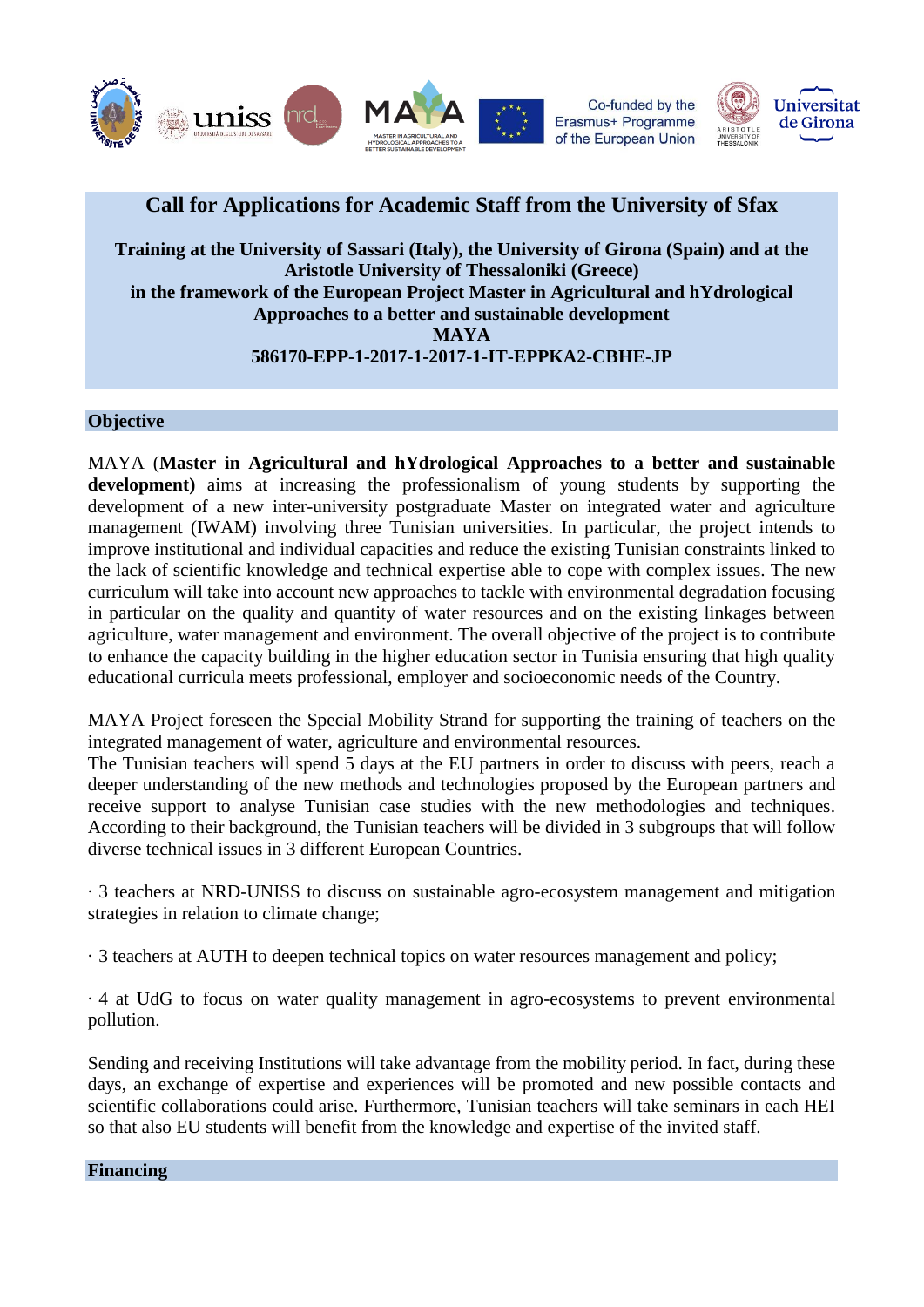

The SMS Erasmus+ for training grants are contributions to support living costs in the hosting country. Grants awarded will cover the following costs:

• A fixed contribution by the European Union. It varies according to the European Country of destination and the number of days spent at the hosting institution.

• A supplementary sum will cover the travel costs on the basis of the distance between the home town and the receiving town, according to the European distance calculator [http://ec.europa.eu/programmes/erasmus-plus/tools/distance\\_en.htm](http://ec.europa.eu/programmes/erasmus-plus/tools/distance_en.htm)

## **Conditions and procedures**

*General conditions for admittance*

The applicant must be a permanent teaching staff at the University of Sfax that signed an Interinstitutional Agreement, within the framework of the Erasmus + Programme, with the project consortium partners.

# **Required profiles**

- Wastewater treatment and reuse
- Statistics & data analysis
- Remote sensing and Geographic Information Systems
- Agro climatology
- Microbiology of water
- Biotechnology and plant improvement
- Sustainable development strategies in agriculture
- Molecular Toxicology and Physiology
- Economy

# **Special Mobility Strand 1**

**Mobility Period:** (5 days): 17/06/2019 - 21/06/2019

**Training Title**: Sustainable agro-ecosystem management and mitigation strategies in relation to climate change

**Location** : Desertification Research Centre, University of Sassari, Department of Agriculture, Viale Italia 39, Sassari, Italy

**Number of candidates**: 3

#### **Special Mobility Strand 2**

**Mobility Period:** (5 days): 15/07/2019 - 19/07/2019

**Training Title**: Supporting and complementing the training of teachers on the integrated management of water, agriculture and environmental resources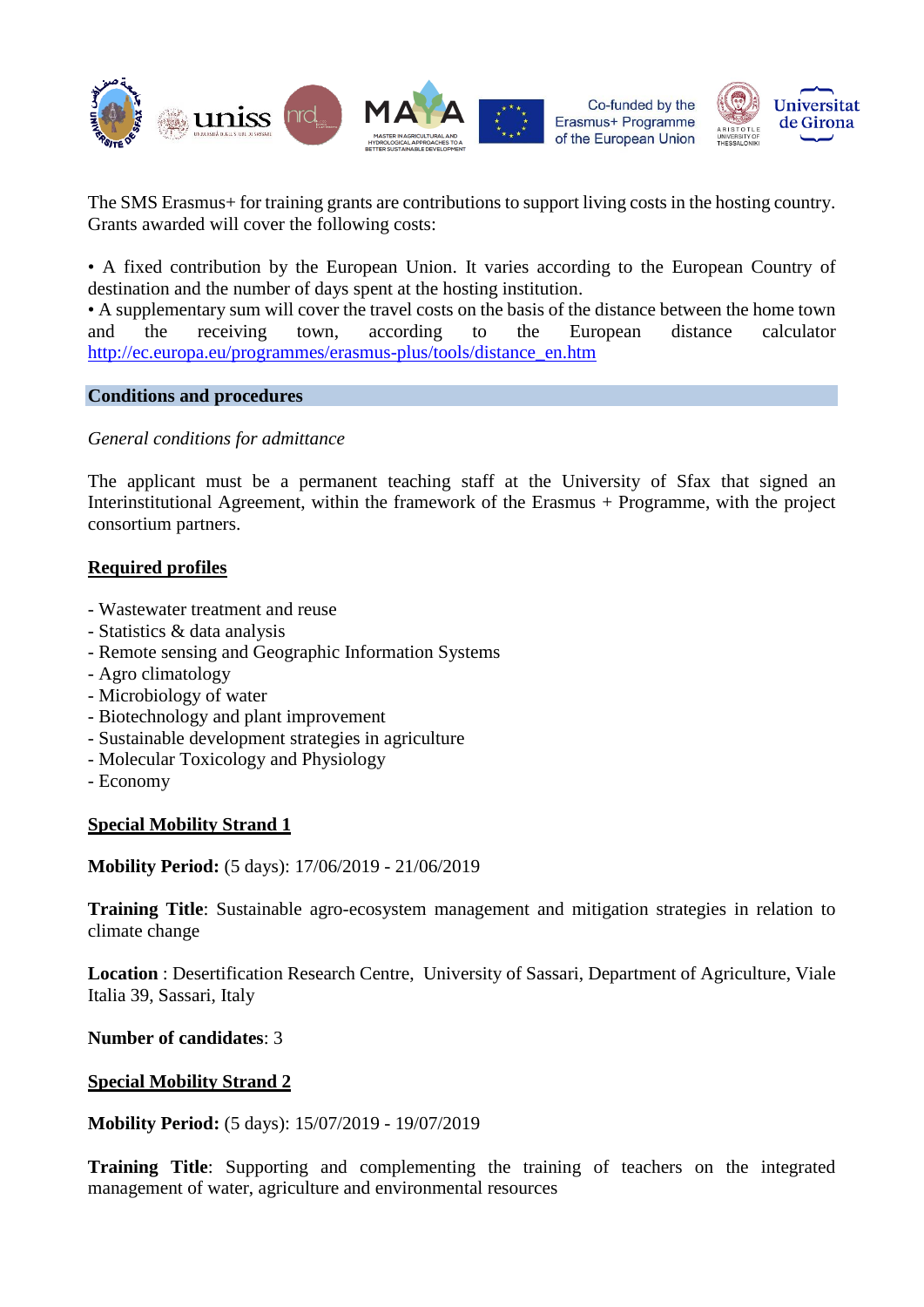

**Location**: University of Girona, Spain

**Number of candidates**: 4

**Special Mobility Strand 3** 

**Mobility Period:** (5 days): 23/09/2019 - 27/09/2019

**Training Title**: Agro-economic and Water resources management

**Location** : University of Thessaloniki, AUTH University Farm, Thessaloniki, Greece

**Number of candidates**: 3

#### **Application Procedure**

- $\overline{C}V$
- Motivation letter
- Copy of the Passport

The application documents must be submitted personally by the applicant to the University of Sfax (International Relations Office) Airport road km 0.5 P.O.BOX 1169 – 3029 – Sfax – Tunisia. The home Institution will be responsible of selection procedures on the basis **transparent and fair criteria.**

The deadline for applying for the is fixed at the **22nd of April 2019**.

For any specific question or information you can contact Ms Fatma GHORBEL **by e-mail:**  $f_{\text{atma.ghorbel@usf}.\text{tn}}$  at your home institution.

## **Selection Procedure**

The selection process is under the responsibility of the home Institution that will make every reasonable effort to conduct it in a fair, clear, transparent and equal base. No discriminations based on gender, religion, and social bias will be made. The home Institution will submit a list of selected candidates to the host Institution.

Assignment of teachers will be awarded on merit ranking criteria (i.e. average grades, English proficiency, and relevance to the field of teaching, expected learning outcomes, certificates, publications on international review and other documents submitted). The priority is given to candidates who would go abroad for the first time and are less experienced in the EU mobility programmes. The ranking will be published on MAYA project website at the following link https://www.maya-project.eu/